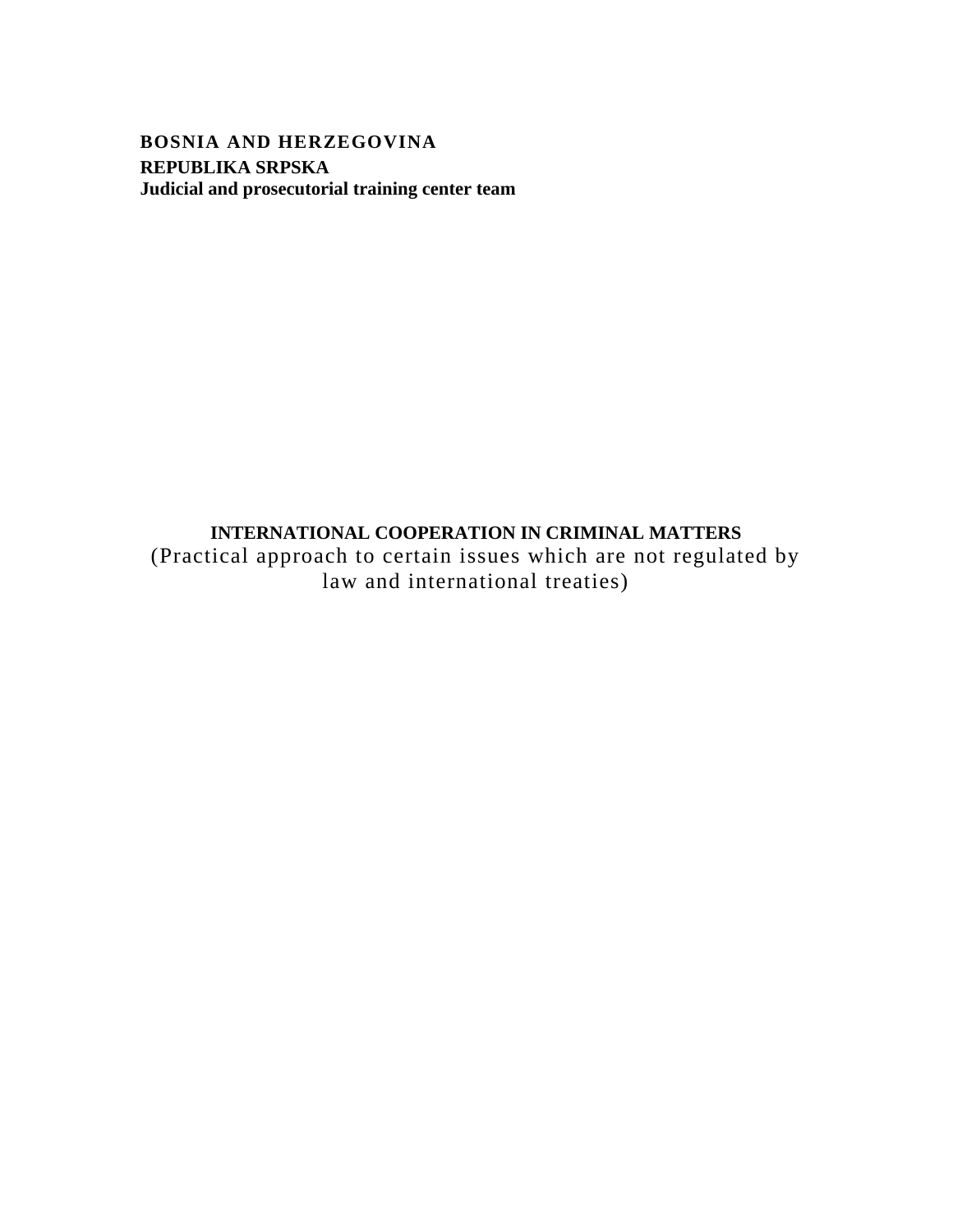| INTERNATIONAL COOPERATION IN CRIMINAL MATTERS  1<br>(Practical approach to certain issues which are not regulated by law and |
|------------------------------------------------------------------------------------------------------------------------------|
|                                                                                                                              |
| II Specificity of procedures of international legal assistance in criminal                                                   |
| 1. Concept, scope and importance of international legal assistance in                                                        |
| 2. Legal framework for international cooperation in criminal matters 5                                                       |
| 3. Standards and rules which are not into legal norms but have a binding                                                     |
| 4. Economy and efficiency through the choice of forms and ways of providing legal                                            |
| 5. The role of Ministry of Justice of Bosnia and Herzegovina in procedures of                                                |
| III - Review of essential solutions according to the Law on international                                                    |
| 1. Implementation and new solutions permitted by law  15                                                                     |
|                                                                                                                              |

# <span id="page-1-0"></span>**I Introduction**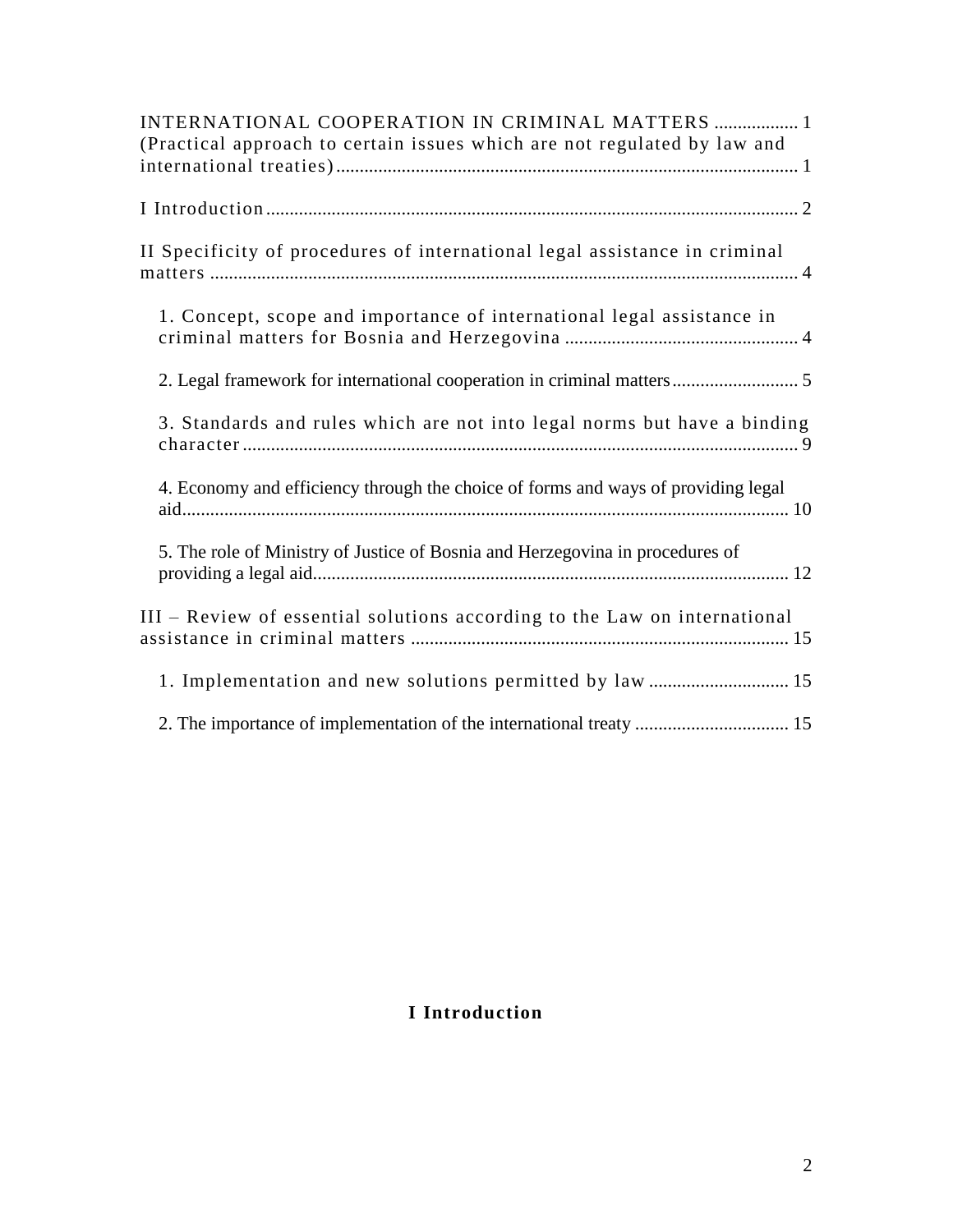International legal assistance by its nature is an action of the state body upon request for legal assistance of the other state, as set forth by the international agreement concluded between these states.

Legal assistance can be provided on the basis of reciprocity if it is not prohibited by the law of the state requested.

Complexity of communication between the two states' bodies can be explained by the fact that each sovereign state regulates criminal law protection by its own interests at its own territory.

How it works? We will illustrate through the example of delivering summons to a witness who lives out of the state where criminal procedure is conducted. In this case, the requested state has to deliver a written explanation of the purpose of summoning, providing details on the criminal procedure, details of the accused and details about the criminal offence.

Besides the facts above mentioned, the summons need to be issued in the proper form and must not contain any threat for the witness in case of his/her failure to appear before the court. On the other hand, the summons should contain specification of rights guaranteed to him/her by the requested state.

The above mentioned example illustrates only certain specifics of international cooperation in criminal matters through the simplest act of legal assistance.

International cooperation in criminal matters is realized through relation between two or more states where one state which needs legal assistance is the requesting state and the other state which receives request for legal assistance is the state requested.

Thus, the requesting state submits request on behalf of its bodies, and each state establishes a special body for communication about the matters of international cooperation.

The central communication state body should be specified in any international treaty related to international cooperation .

3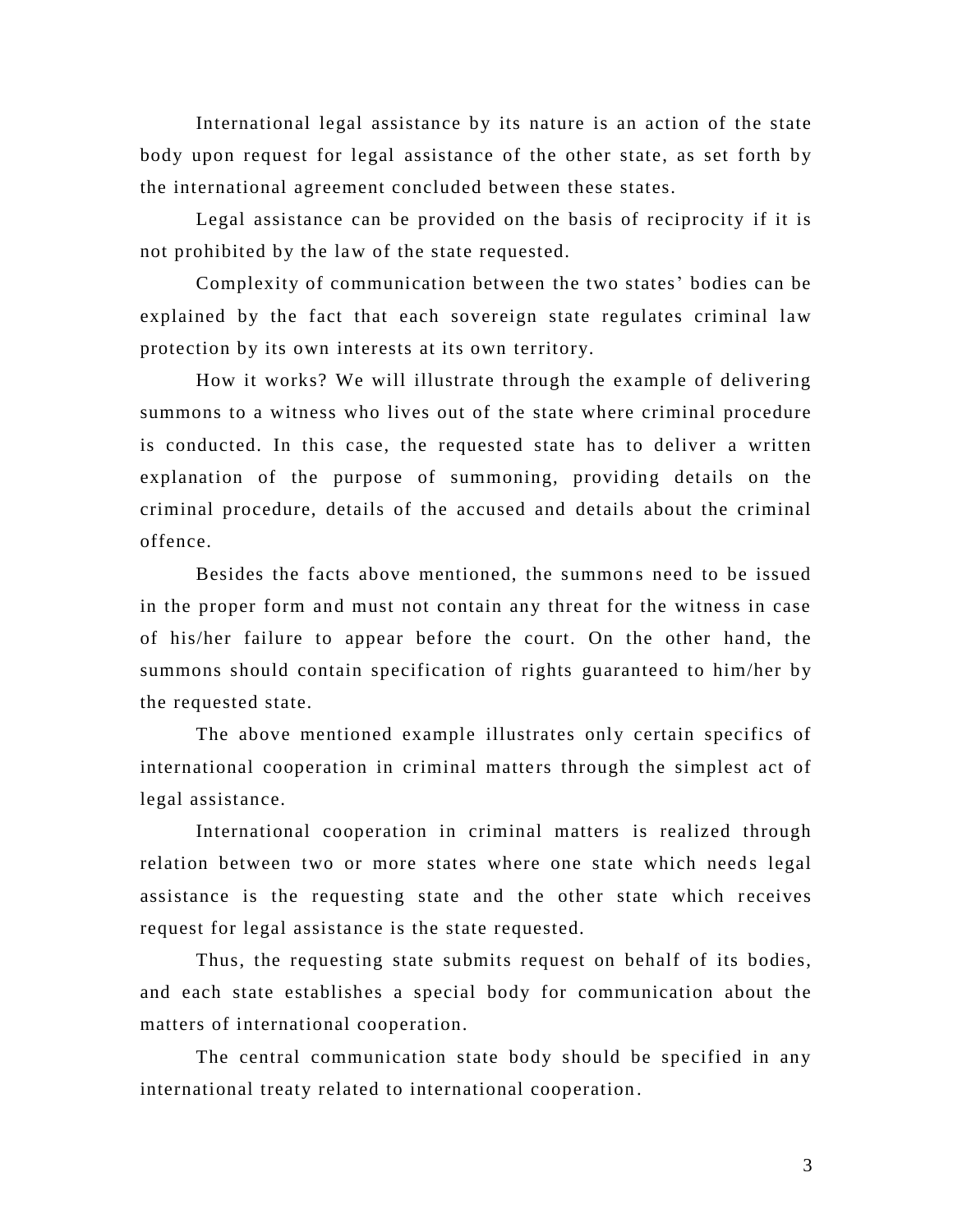Each state can change the central communication body, which depends on the state authority and its regulation.

Once the central communication state body has been changed, it is not necessary to modify the international treaty, but this fact should be announced by a diplomatic note.

## <span id="page-3-0"></span>**II Specificity of procedures of international legal assistance in criminal matters**

### <span id="page-3-1"></span>**1. Concept, scope and importance of internationa l legal assistance in criminal matters for Bosnia and Herzegovina**

There are numerous factors and specificities in Bosnia and Herzegovina which determine the level and scope of providing as well as requesting international legal assistance in criminal matters.

Namely, about 18 years ago when the former Yugoslavia disintegrated, a huge migration process started. There was migration between the newly established countries (ex Yugoslav republics), as well as to the so called third countries. Among the immigrants, there were many persons who had committed some criminal offences as well as witnesses of those offences. So, Bosnia and Herzegovina as well as other ex Yugoslav republics needed international cooperation in criminal matters in order to conduct and finish all crime procedures where the suspect / accused or witnesses or other evidence were not available to domestic judiciary.

Further important reasons, which might determine the scope of the international cooperation in criminal matters, are loose state bo rders, dual citizenships and improvement of technology. Due to the fact that no crime, especially no organized crime, is limited by the state border, it is more than clear that fight against organized crime would be successful if the states cooperated well.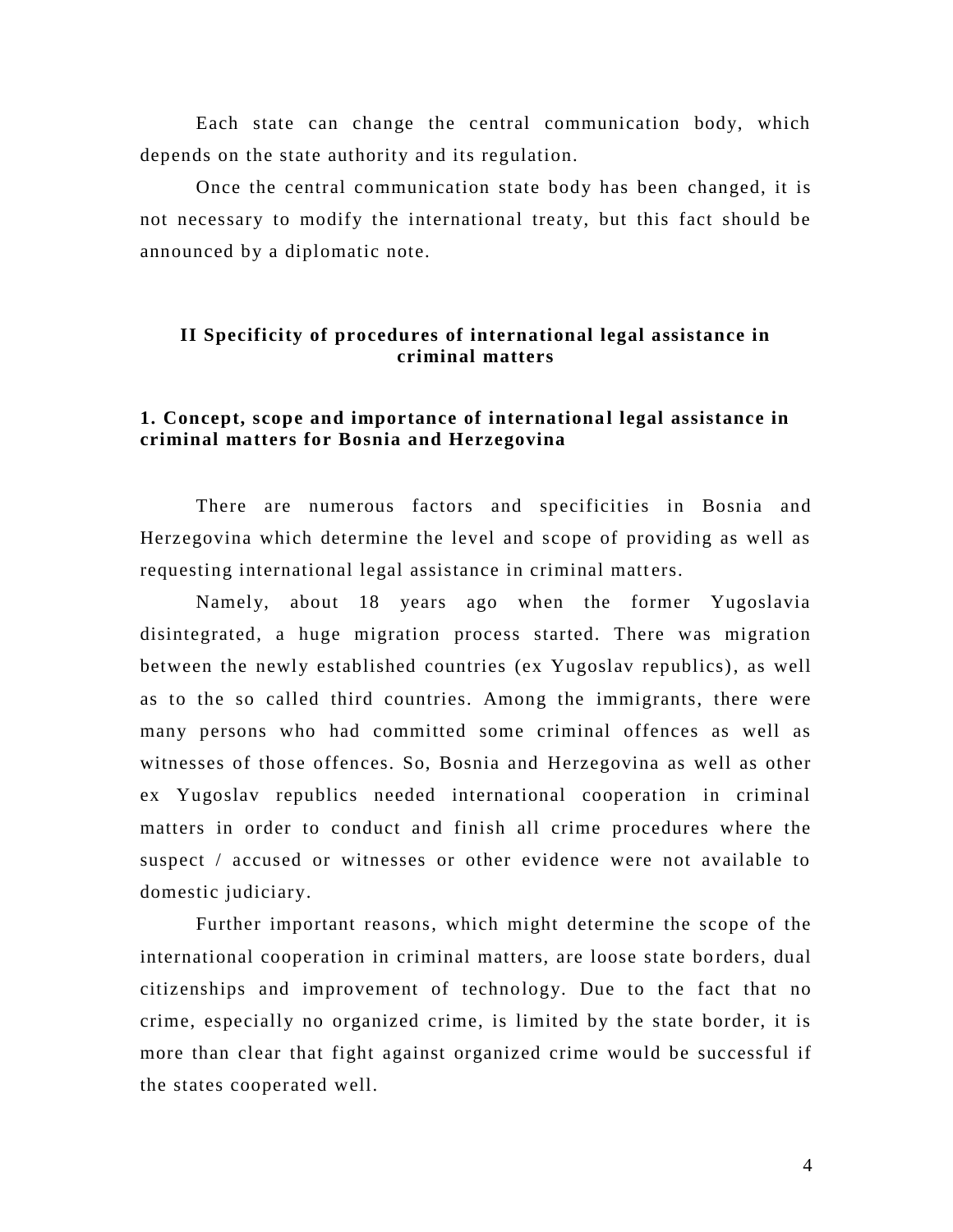#### <span id="page-4-0"></span>**2. Legal framework for international cooperation in criminal matters**

International legal assistance in criminal matters includes: all actions of the authorized body of the foreign country undertaken upon the request of the domestic authorized body and vice versa, procedures of extradition, transfer of the convicted persons, transfer of the criminal procedure from one country to another and other procedures established by special International Conventions and treaties.

By accession of BiH to the European Conventions in the criminal law area (extradition, transfer of the convicted persons, transfer of the criminal proceedings and international legal assistance in criminal matters), the procedure of providing the international legal assistance has been significantly improved and simplified.

By the Succession Agreement, Bosnia and Herzegovina has assumed all International Agreements in this field which were obligatory for the former SFR Yugoslavia, which means that all international treaties related to international cooperation in criminal matters that the former Yugoslavia had signed, became a part of the BiH legal system.

Besides the above mentioned, BiH as sovereign state joined many European and international conventions that are related to international cooperation in criminal matters and concluded bilateral treaties with other countries established after the disintegration of Yugoslavia.

Bosnia and Herzegovina took a step further by adopting the Law on International Assistance in Criminal Matters (hereinafter: the  $\text{Law})^1$ .

The Law has high importance in terms of specifying the procedure of communication for domestic authorities and bodies which we find very important especially for those who write the letters rogatory and have to bear in mind that the language of the letter should be appropriate.

Before adoption of the Law, the process of providing international legal assistance in criminal matters was not sufficiently regulated by the

 $\overline{a}$ 

<sup>&</sup>lt;sup>1</sup> Official Gazette BiH, No 53/09 in effect since July 15th 2009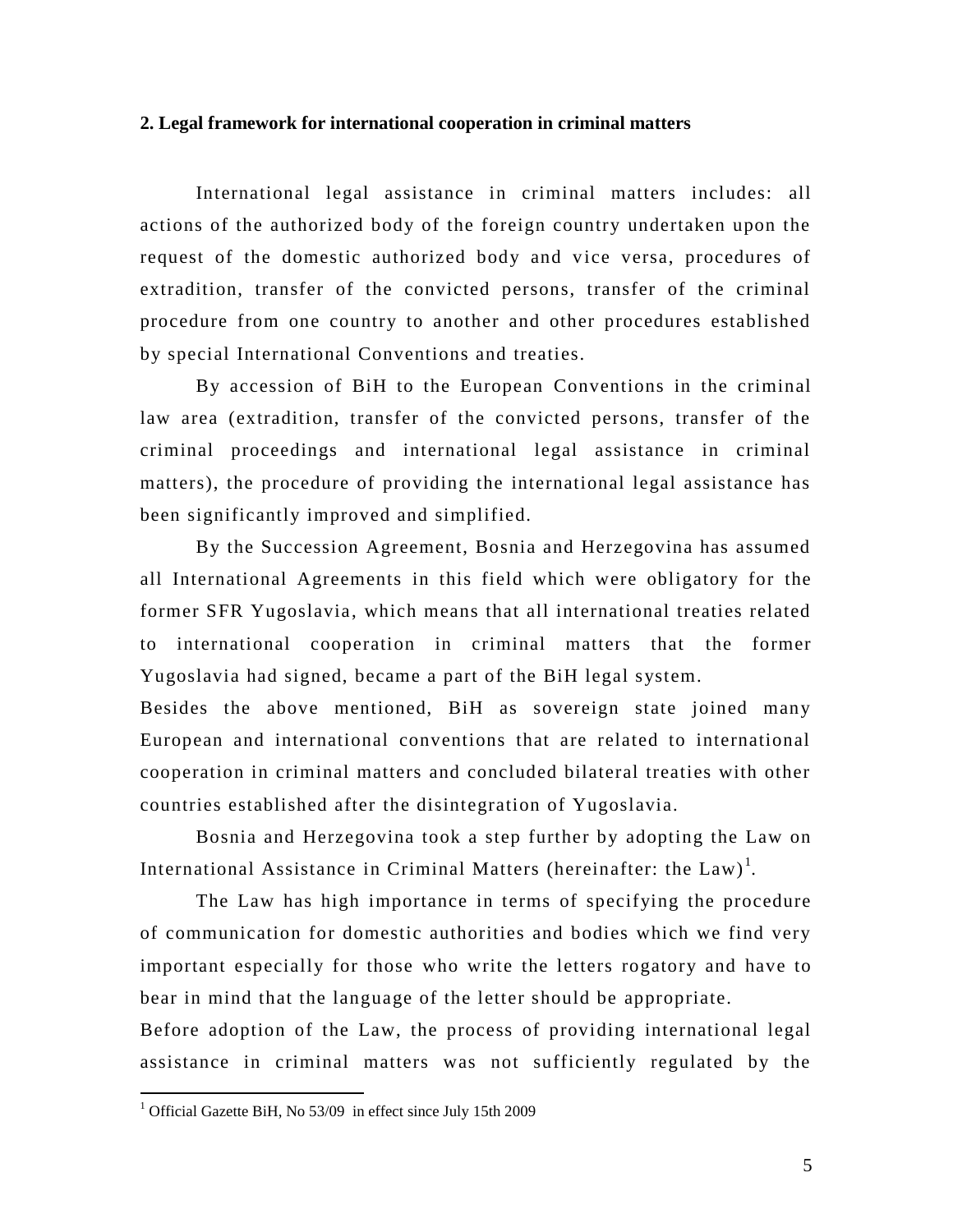Criminal Procedure Code of either BiH or its entities (Republika Srpska and Federation BiH). The CPCs contained only general provisions related to certain aspects of providing this type of legal aid.

In recent practice of providing international legal assistance in criminal matters, domestic authorities and bodies had problems related to interpretation and implementation of some provisions of the laws regulating this matter.

The provision concerning implementation of the Law in case that particular question is not regulated in a different way by the treaties, existed even in the previous laws and, despite that fact, there were cases where some domestic bodies returned letters rogatory to international bodies advising them that the letter rogatory should be resolved in accordance with BiH Law.

Bearing in mind all the above mentioned as well as the fact that BiH adopted the Law on International Cooperation in Criminal Matters, we could say that this subject matter is completely regulated.

3. Relation between the BiH Law on International Assistance in Criminal Matters and international treaties

The BiH Law on mutual international assistance in criminal matters stipulates the way in which the handling authorities in Bosnia and Herzegovina should act in the case of seeking the necessary assistance, as well as in cases of providing the required assistance. As the provision of Article 1 Paragraph 1 stipulates that the Law would be applicable only in cases when certain actions are not otherwise stipulated by international treaties, at the very beginning there was a dilemma in how to apply the Law.

There is the same dilemma: Was there need to adopt the Law if we had international treaties according to which the international legal assistance was provided, and was the procedure for international legal assistance stipulated by the CPC sufficient?

6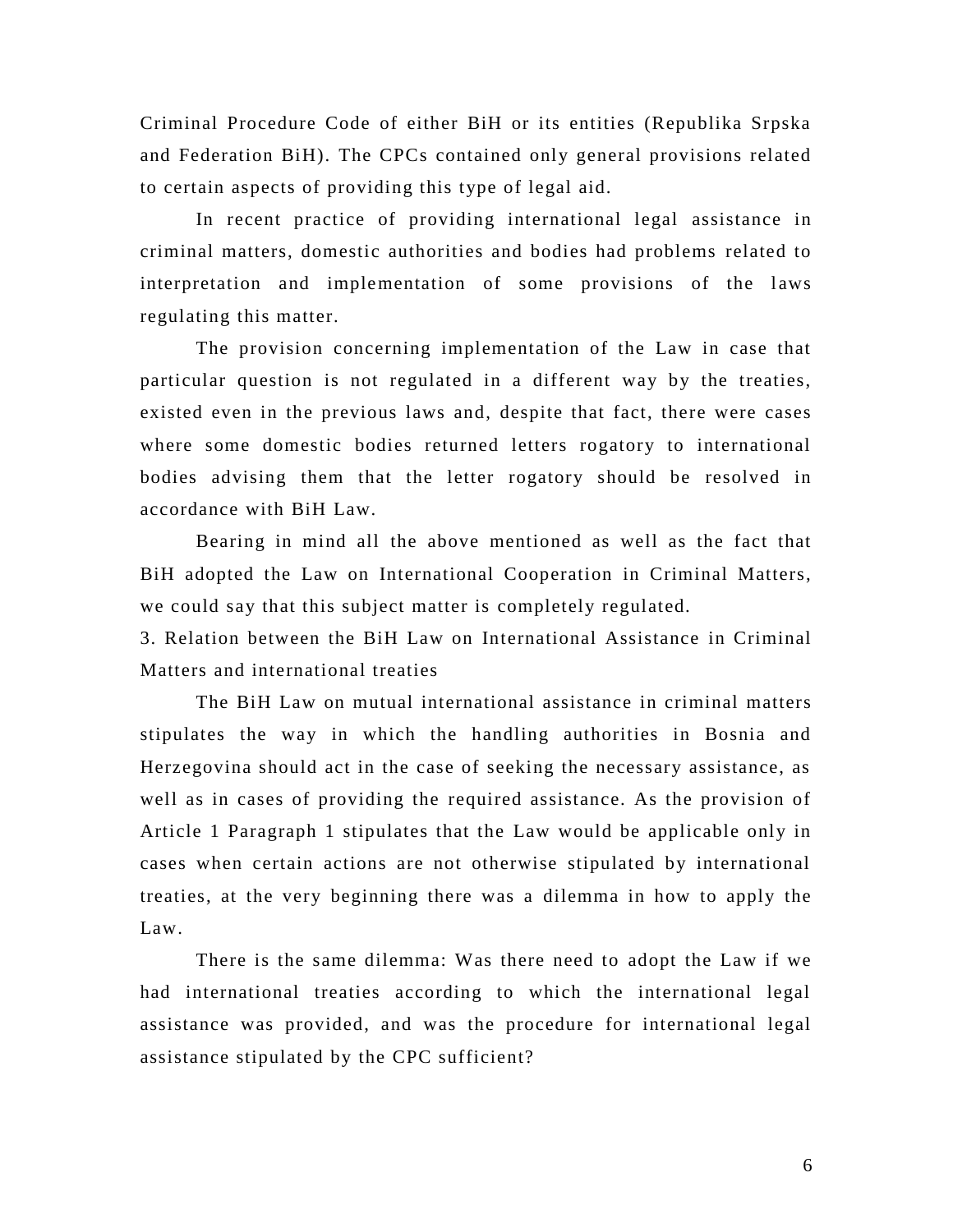We stressed the above mentioned dilemmas with the aim to highlight the importance of the Law, in particular the provisions of Article 1 Paragraph 1.

Namely, Bosnia and Herzegovina undertakes a number of multilateral and bilateral treaties in the field of providing international legal assistance in criminal matters, and interpretation of this provision could indicate that domestic state bodies act differently upon the letters rogatory of different countries.

Nevertheless, that is not the case, because the treaties are generally standardized by standards which are incorporated in the law and only in certain matters; there are specifics about what must be taken into account. For instance, by the treaty signed between BiH and Austria, the matter of language is resolved in a way that no attachments to the letter rogatory should been translated.

Although the Criminal Procedure Code contains a provision which stipulates that the law would be applicable only if there are no international treaties, the state bodies often ignored this provision in the past and there were cases in which letter rogatory returned to Austria with explanation that Austria should translate the documentation into one of the BiH languages.

The Austrian authorities reacted sharply to this way of communication, referring to the concluded agreement.

On the contrary, the Law will always apply to the countries with which there is no signed treaty, so on the basis of reciprocity they may provide all forms of international legal aid except in cases which are prohibited by the law.

Inappropriate forms of international legal assistance are specifically mentioned in the law. For example, in the procedure of the enforcement of foreign court judgments in criminal matters, Article 62 of the Law stipulates that the domestic court will act upon the request of the state of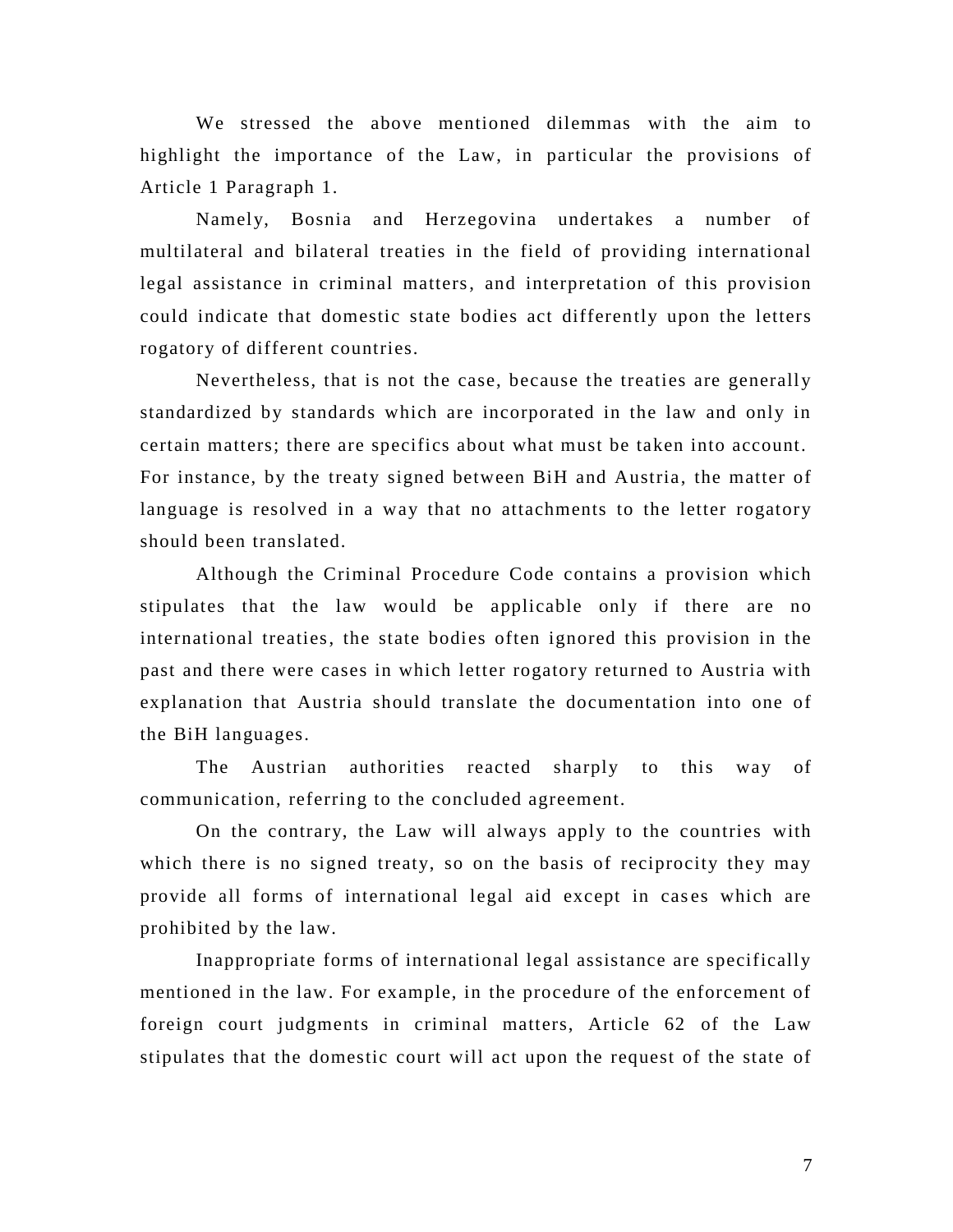sentencing court for enforcement of judgments in criminal matters only when it is provided by international treaty.

Therefore, foreign court judgments in criminal matters can in no case be enforced in Bosnia and Herzegovina if there is no international treaty concluded between Bosnia and Herzegovina and the requesting state.

Nevertheless, the country which has been denied legal aid for enforcement of judgments in criminal matters could be provided other forms of international legal assistance, and even allow extradition of a foreigner because this procedure is not conditioned by the existence of a treaty.

The question is why attach great importance to the law, if there is a treaty between two or more states as grounds for action in the proceedings of providing international legal assistance in criminal matters.

This question can be answered only after careful analysis of any international agreement in this field. Namely, the treaty between the countries regulates the rule of procedure between those countries. The procedure inside a country and act of bodies within a country are prescribed by domestic legislation.

The Criminal Procedure Code in subject matter was incomplete. The CPC did not contain any provisions that prescribe contents of letter rogatory, precise way of communication with foreign countries or way of covering the costs of providing international legal assistance, or clearly define authority and costs bearing, especially in cases of extradition and transfer of sentenced persons. These and many other issues in this subject matter were first settled by a special law which should eliminate many of the current uncertainties.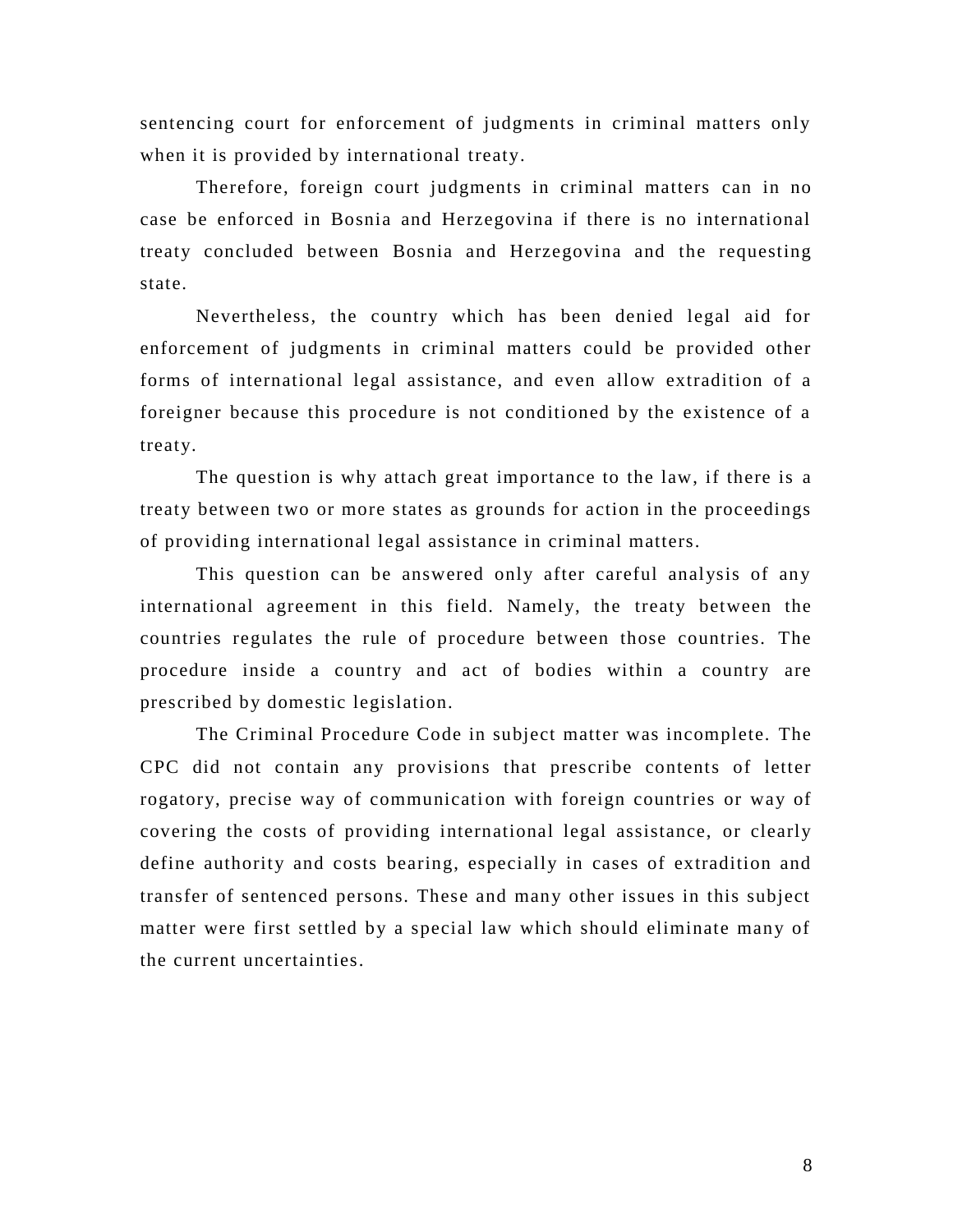#### <span id="page-8-0"></span>**3. Standards and rules which are not into legal norms but have a binding character**

Conventions that are regulating diplomatic relations between countries prescribe polite language in communication between the bodies of two states. So, the same way of communication is obligatory in terms of providing international legal assistance.

Therefore, the state requested does not accept orders, threats etc., but wants to be asked politely to provide appropriate assistance required. This method of communication is primarily required for the bodies that perform communication through diplomatic channels, as well as the central communication state body in the steps of providing international legal assistance, but it must be used also by other bodies that seek and provide this assistance.

In the proceedings of providing international legal assistance for any country, the central communication state body is usually the ministry of justice. In a complex federal system, that organ is usually the federal or state ministry of justice. Written communication between these bodies, through which letters rogatory for international legal assistance are forwarded, always starts with diplomatic language. For example, in the case of Germany, the letter starts: "The Ministry of Justice of the Federal Republic of Germany expressed respect for the Ministry of Justice of Bosnia and Herzegovina and has the honor to ask you ..." Also, in the end of that kind of letter the country will again express appreciation.

There are certain standards in the procedures of providing international legal assistance that are not defined by international treaties. In practice, the fact is that some state will not help another if the latter did not respond in proper time to its letter rogatory for international legal assistance.

In one case, which was forwarded to the Federal Republic of Germany through the Ministry of Justice of Bosnia and Herzegovina,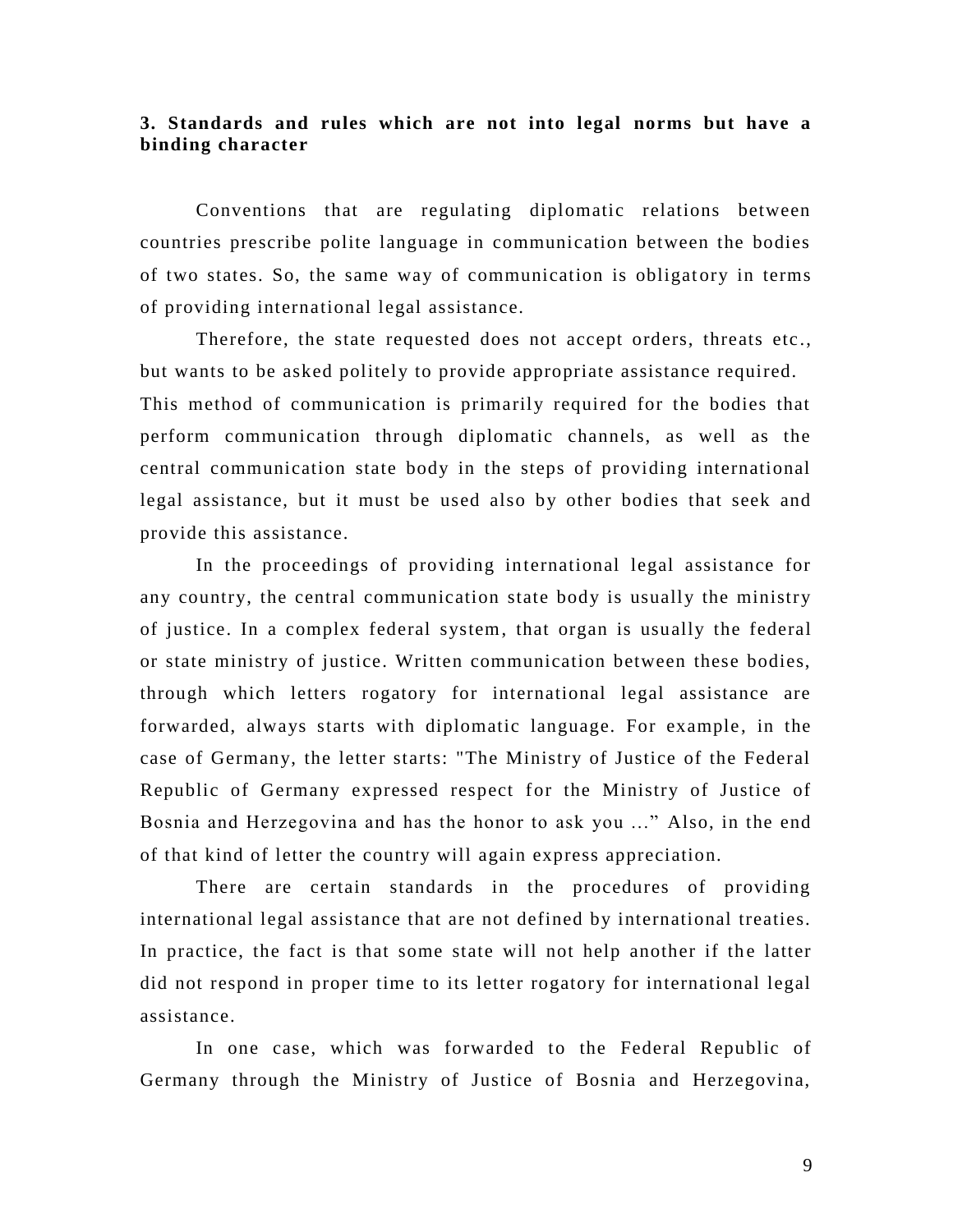Germany responded that the letter rogatory was received, but remind ed that Germany had delivered three letters rogatory to Bosnia and Herzegovina earlier and got no answer, and as a consequence reasonable time for acting had elapsed. This paper is prepared in diplomatic vocabulary, but it essentially means that the state will not act on the letters rogatory until Bosnia and Herzegovina acts on its letters rogatory. So, that kind of act could be the reason for the failure or untimely acting of foreign bodies.

## <span id="page-9-0"></span>**4. Economy and efficiency through the choice of forms and ways of providing legal aid**

There are lots of examples where the courts call witnesses abroad, and even in overseas countries, without thinking if it is possible for these witnesses to be heard in other way, without their appearance before the court. At the same time, the court does not take into account the level of costs of arrival of these witnesses before the court.

In one such case, the court in Bosnia and Herzegovina called two witnesses from the United States. If those witnesses had appeared and asked for costs of appearance, the costs would have jeopardized court budget. Namely, these invited witnesses would be entitled to claim all costs related to their appearance (plane tickets, residence costs, compensation for lost profit etc)

While summoning, the court should advise them on the above mentioned rights, without any threat of force bringing or punishment in case of non appearance Thus, the invited witnesses cannot be punished if they do not respond to the summons of the court.

The above illustrated situation could have been avoided if the court used international legal assistance asking the country of witnesses' residence to hold a hearing.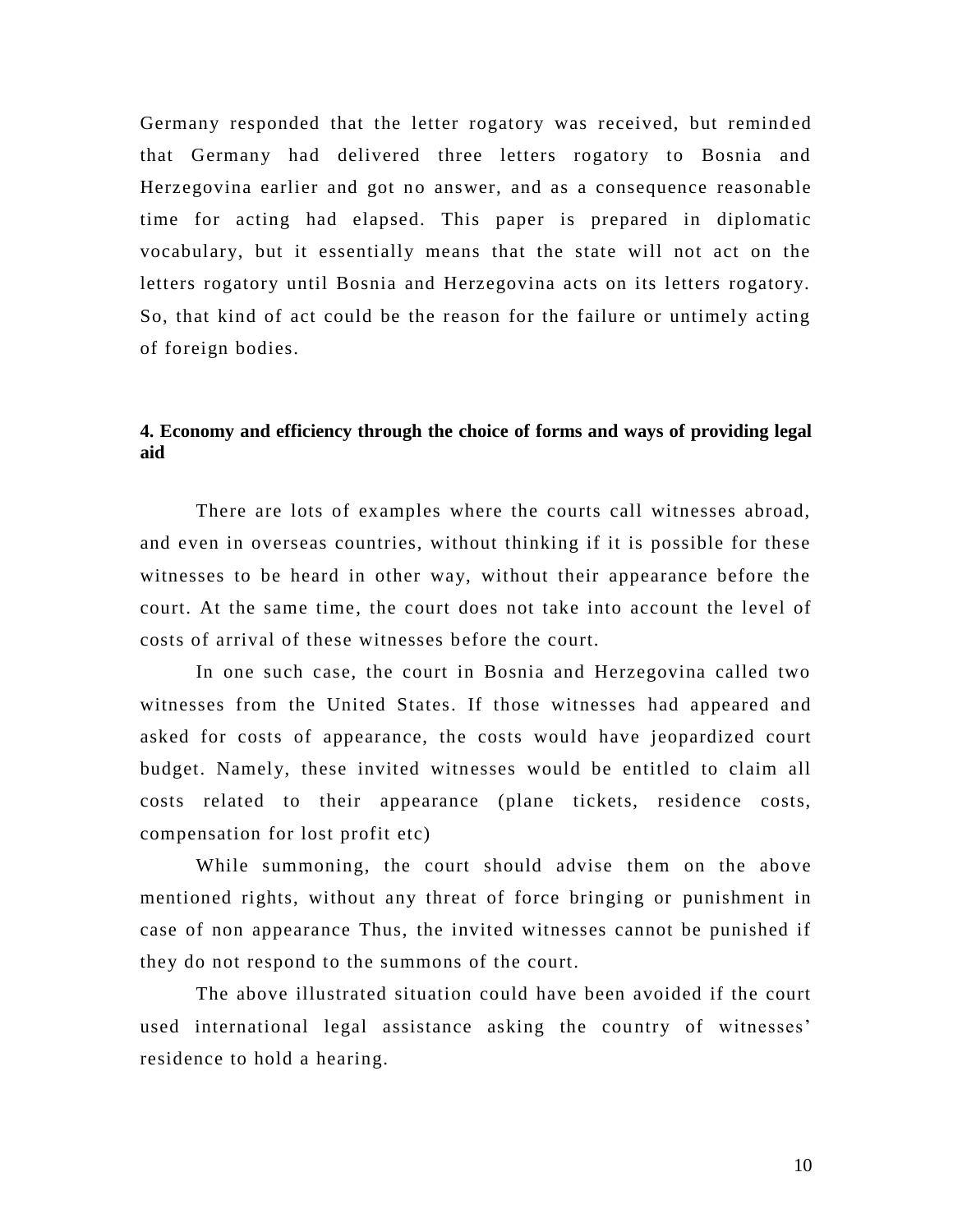In letter rogatory for international legal assistance, the court should list all relevant questions which the witness should answer. In more complex cases, the hearing could be done e.g. via video link.

This is just an example which shows how the countries need to make appropriate choice while requesting legal assistance from another country.

Of course, the method must always provide that this principle will not affect the determination of the true facts.

Some courts often require that the letter rogatory for international legal assistance which is sent to another country be forwarded through diplomatic channels even though the international treaty specifies that the communication should be done through the central communication state body.

With the requirement for use of diplomatic channels, which is not excluded by treaty, it would last much longer. That means that the Ministry of Justice of Bosnia and Herzegovina will forward this letter rogatory to the Ministry of Foreign Affairs of Bosnia Herzegovina, which will then forward it via the Embassy or in some other way. The Embassy will forward the letter to the Ministry of Foreign Affairs of the requested state. The Ministry of Foreign Affairs of the requested state will then forward the letter to the Ministry of Justice of its country, which will act the same way as if the letter rogatory was sent to it directly from the BiH Ministry of Justice.

This example shows that the diplomatic channel is too complicated and unnecessary.

There are more efficient ways of communication between two state bodies, such as direct communication, when stipulated by international treaty, but they should take into account whether the requested state in the case of multilateral treaty made a reservation to the provision that specifies the way of communication.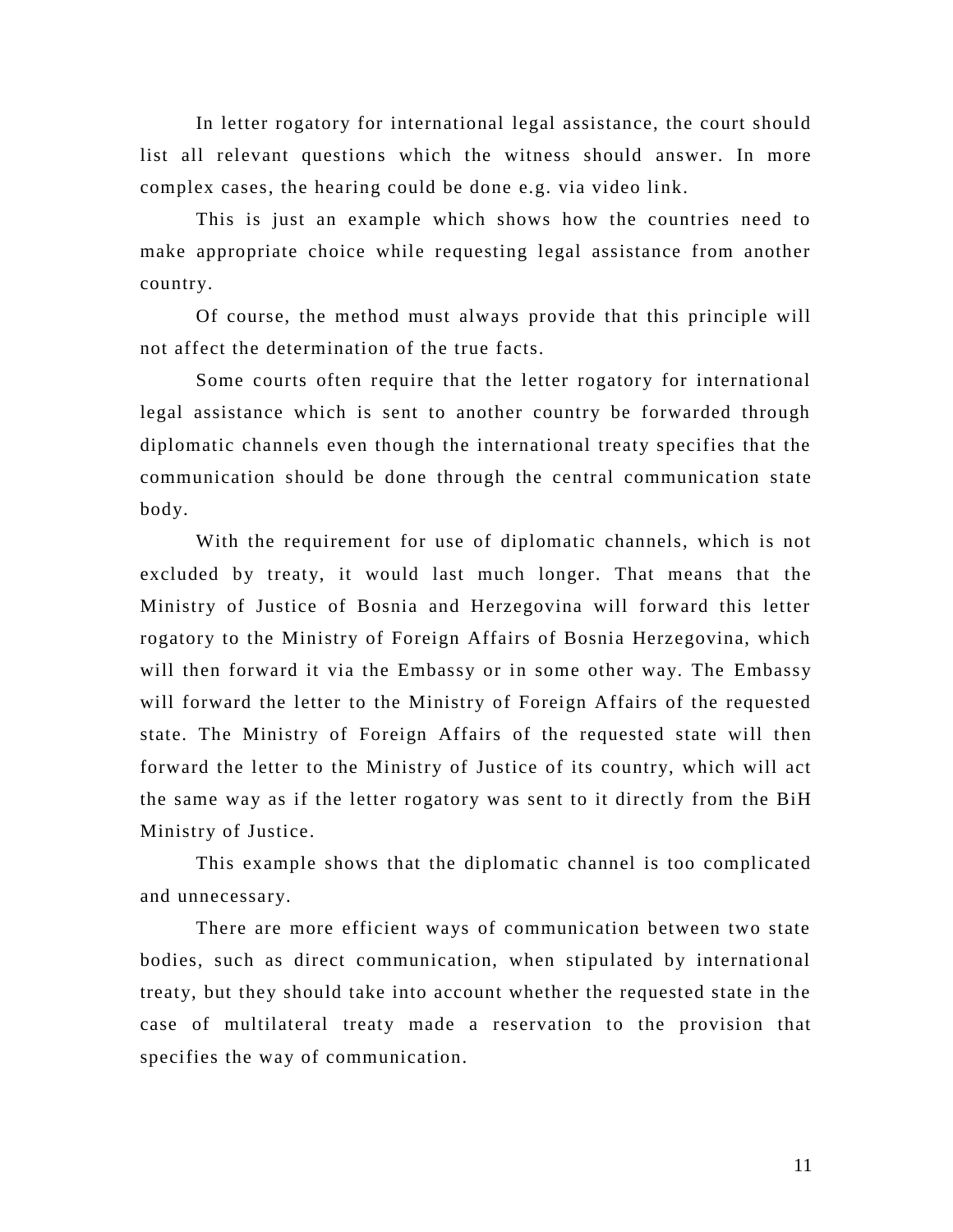For example, Croatia has made a reservation to certain provisions of the Second Additional Protocol to the European Convention on Legal Assistance in Criminal Matters which excludes the possibility of direct communication between its judicial authorities with other countries under this Protocol, although general provisions allow such a possibility.

Thus, for this way of communication, besides knowing substantive law, there is a need to have information on these issues.

### <span id="page-11-0"></span>**5. The role of Ministry of Justice of Bosnia and Herzegovina in procedures of providing a legal aid**

As mentioned in the introductory part, the country makes decision about the authority in charge of communication with other countries when the main point is to provide the international legal aid.

According to the Law on International Legal Aid in Criminal Matters and all international treaties that Bosnia and Herzegovina concluded with other countries related to providing international legal aid, the Ministry of Bosnia and Herzegovina has been appointed the authority of communication, the so called Central Communication Body for international legal aid.

This means that all the communication between the Bosnia and Herzegovina judiciary and foreign countries shall be handled by the Ministry of Justice, except in cases where the Law or international treaties stipulate otherwise.

Domestic judiciary often send their letter rogatory to the Ministry of Justice of Bosnia and Herzegovina, asking them to forward it by a diplomatic channel to the authorities of the other foreign country instead of communicating through the central communication body according to the treaty concluded with that country.

In this case, despite the request of the court, the Ministry of Justice is in charge to decide whether the letter rogatory will be forwarded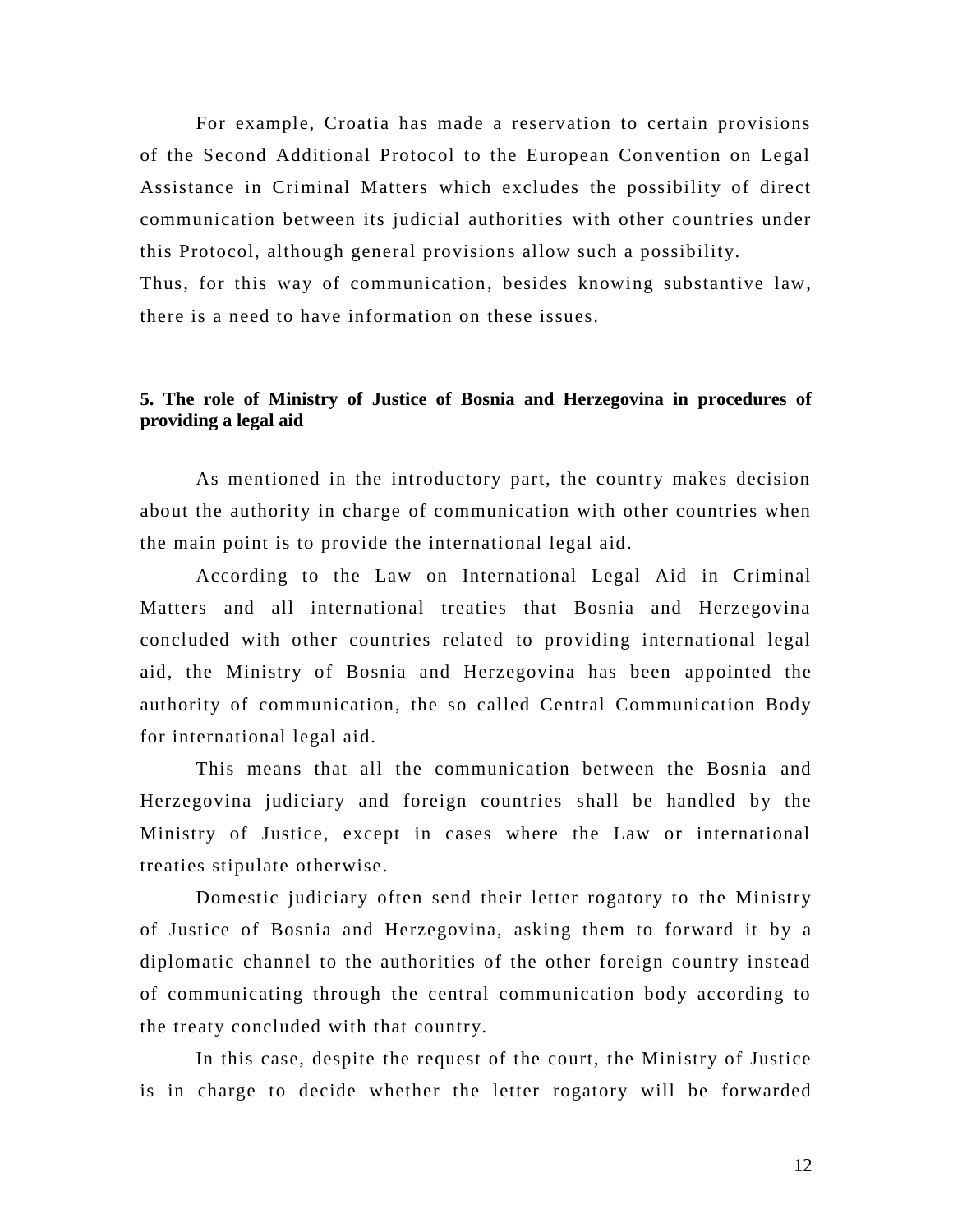through diplomatic channels or through the Ministry as the Central Communication Body, if stipulated by the treaty concluded with subject country.

This implies that the Ministry of Justice of Bosnia and Herzegovina will forward the received letter rogatory to the Ministry of Justice of the state requested, instead of forwarding it to the Ministry of Foreign Affairs of Bosnia and Herzegovina, to avoid the procedure of diplomatic way.

The diplomatic way of communication was prescribed neither by the Law nor by international treaties which regulate the subject of providing legal aid, but only mentioned as an optional way of communication.

While submitting a letter rogatory, the domestic legal body does not need to determine the way of communication, but only to demand forwarding of the letter rogatory to the authority of the other country. Depending on the urgency, the Ministry of Justice would make the decision about the most efficient way, according to the international treaty.

Foreign courts often send letter rogatory for enforcement of foreign judicial decision together with the order entitled to the court in charge in Bosnia and Herzegovina.

Of course, the court would reject that kind of demand, because there is a certain process for recognition and enforcement of the foreign judicial decision in criminal matters, so the Ministry of Justice should return that letter rogatory to the requesting state advising it about the most efficient way of receiving legal aid. The same goes for the letters rogatory without translation if that is stipulated in the international treaty.

Even though there is no provision for the Ministry of Justice which stipulates the procedure of returning the letter rogatory to the domestic legal authority in case where it is obvious that the foreign authority would not act on such letter rogatory, the Ministry of Justice can return the letter rogatory indicating the reasons for returning, and giving instructions if necessary.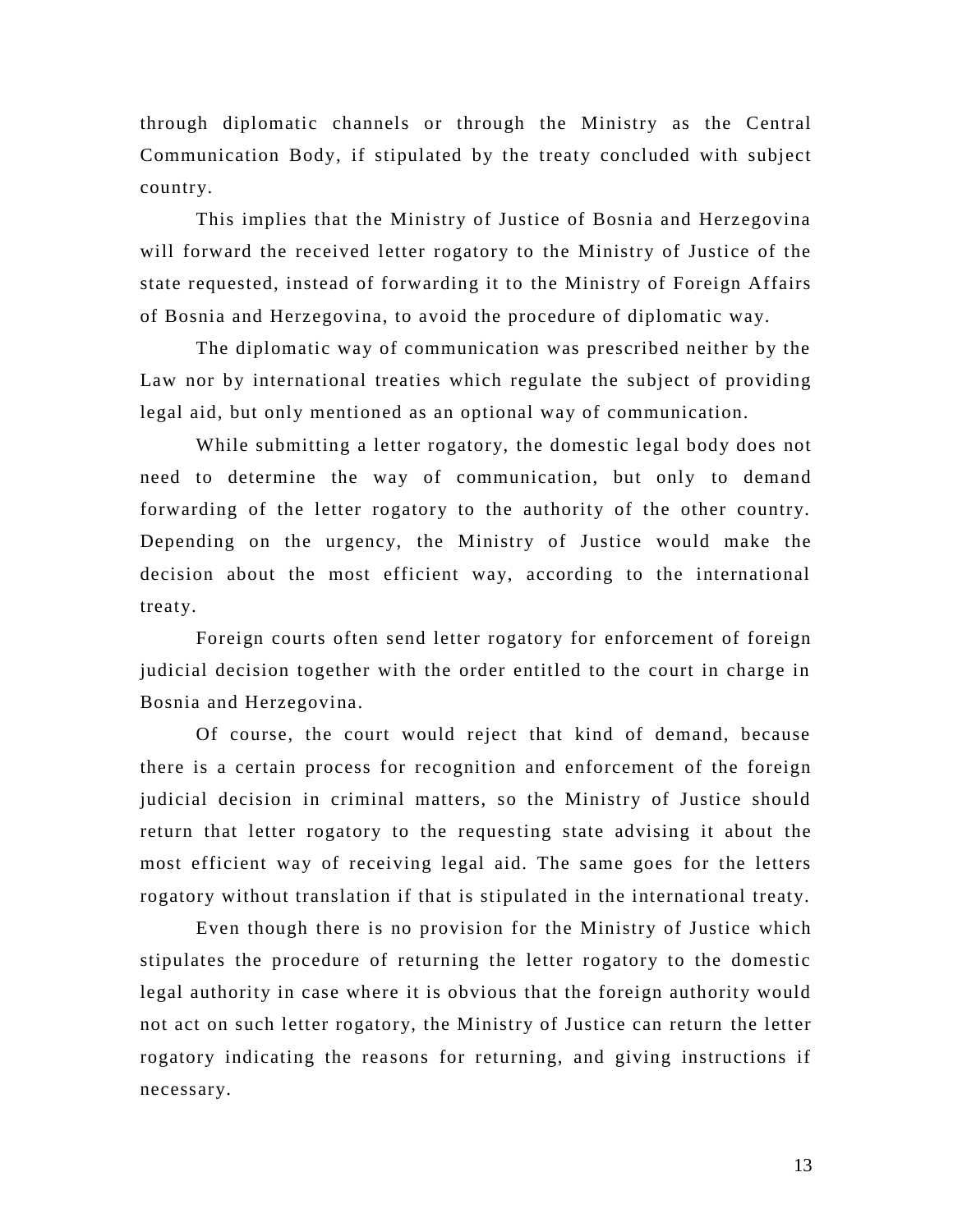This kind of control is very important, because the letter rogatory of domestic legal authority with shortcomings and not based on the international treaty cannot reach the authority of the state requested.

If the Ministry of Justice of Bosnia and Herzegovina does not return it to the domestic authority it will be certainly returned by the Ministry of Justice of the state requested which will send a protest note to Bosnia and Herzegovina.

In this way, the reputation of the requesting state would be preserved, and authority that did not react properly would be able to ask for legal aid in a proper way.

It is important to stress that the BiH Ministry of Justice has a very active policy to conclude new treaties with countries with which these issues are not settled. So, they have completed negotiations for the conclusion of contracts with India and Algeria, and their conclusion is expected in the future.

Certain countries, like Canada and Australia, have shown no willingness to conclude treaties in this field, so Canada refused the request for extradition of a Bosnia and Herzegovina citizen convicted of murder, explaining that there is no international agreement between these two countries, which would oblige Canada to do so. This was an additional reason for BiH to propose Canada conclusion of appropriate agreements in this field, but there has been no response from Canada yet.

Unlike Canada, Australia has proposed to Bosnia and Herzegovina to establish a factual reciprocity in extradition procedures and BiH responded positively. Moreover, BiH emphasized the need for regulation of cooperation in criminal matters through signing of treaties. However, the Australian side has not given any feed back.

Thus, the problems in these proceedings will remain, because the sovereignty of each state, among other things, includes its own ability to create, regulate and organize the criminal law to protect its own interests.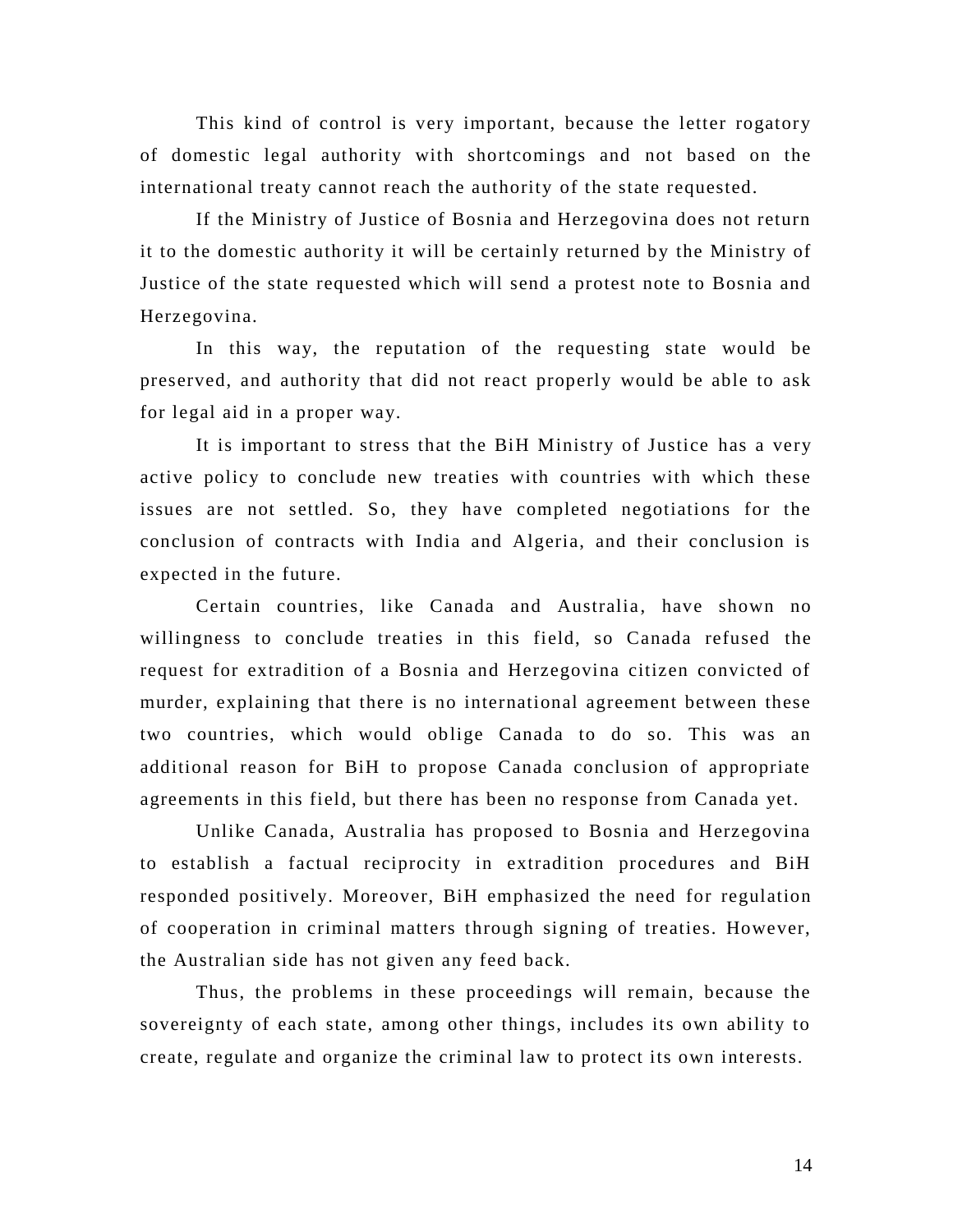#### <span id="page-14-0"></span>**III – Review of essential solutions according to the Law on international assistance in criminal matters**

#### <span id="page-14-1"></span>**1. Implementation and new solutions permitted by law**

The Law on International Assistance in Criminal Matters that entered into force on July 15th, 2009, has already given important results aimed at encouragement of this kind of legal aid. Before adoption of this Law, legal aid in Bosnia and Herzegovina was provided on the basis of the Criminal Procedure Code in Bosnia and Herzegovina and entity Criminal Procedure Codes which did not regulate this matter sufficiently.

This Law, for the first time, stipulates the whole procedure of international assistance in criminal matters.

Unlike previous laws that did not contain provisions about some of the expenses caused by providing legal assistance, such as transfer expenses for persons from abroad or expenses in the procedures of recognition of foreign courts' decisions and extraditions, the new Law has solved all these issues.

#### <span id="page-14-2"></span>**2. The importance of implementation of the international treaty**

There are some issues which can be stipulated by the international treaty in a way different from that prescribed by the Law.

For example, the matter of language and translations of letter rogatory into the language of the state requested or some other language can always be a subject of the international treaty. In this way, the communication between Bosnia and Herzegovina and the Republic of India has been established in English.

Unlike the above mentioned, the Law stipulates issues related to the procedure of extradition from Bosnia and Herzegovina to another country,